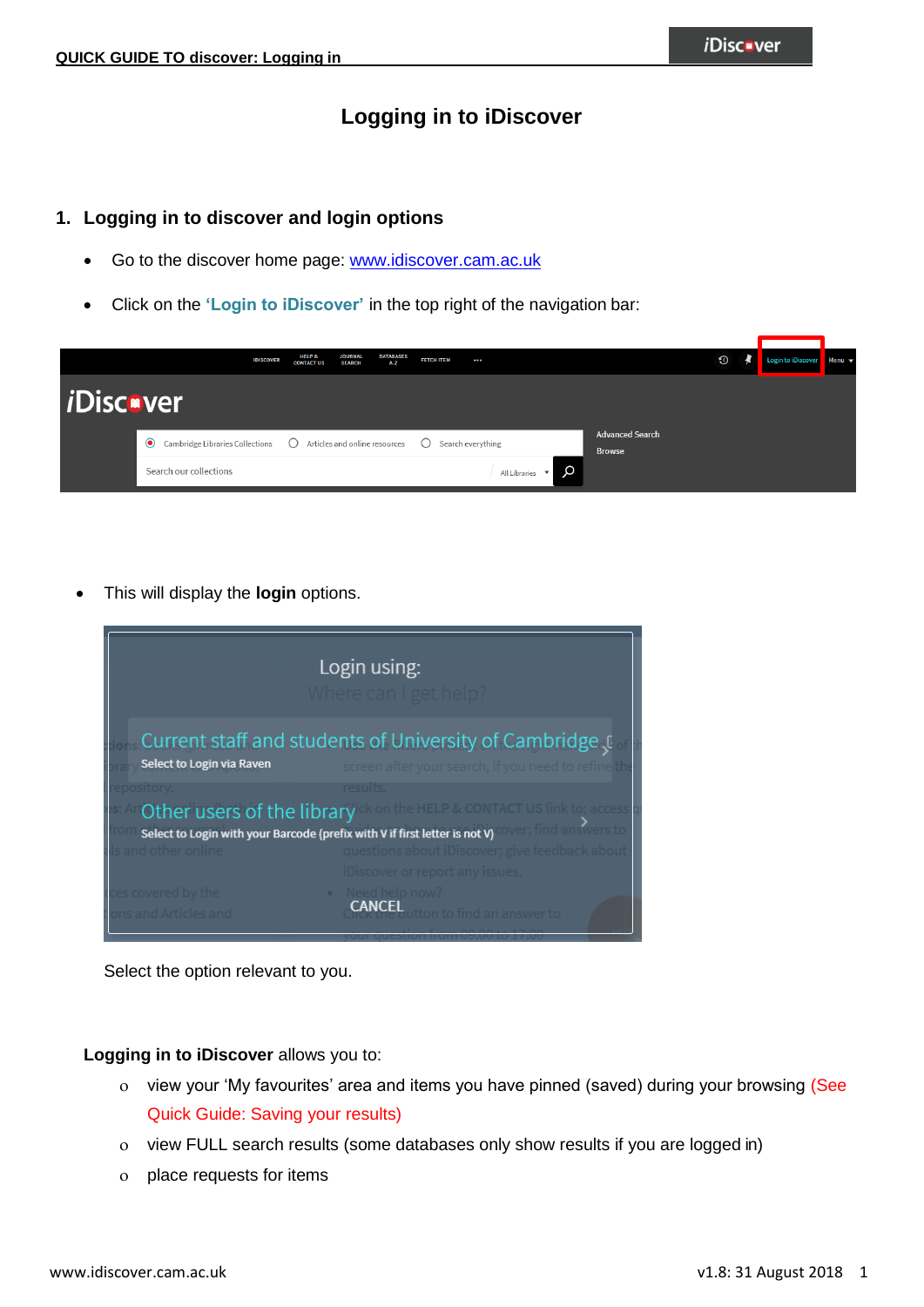After logging in, the 'Login to iDiscover' and 'Menu' options are replaced with your sign-in name, which also serves as the menu drop-down list.



• Click on the drop-down arrow **Integrat to your name to see the My Library Account** options, which includes **My Loans** and **My Requests**.

It is also here where you go to **Sign Out**.

| <b>FETCH ITEM</b><br>$\bullet\bullet\bullet$ |                                    | Mango, Tim $\blacktriangledown$ |
|----------------------------------------------|------------------------------------|---------------------------------|
|                                              | <b>SIGNED IN AS:</b><br>Mango, Tim | <b>SIGN OUT</b>                 |
|                                              | My Library Account                 |                                 |
| Search everything<br>S                       | My Loans                           |                                 |
| All Libraries                                | My Requests                        |                                 |
|                                              | Saved items                        |                                 |
| et help?                                     | Search history<br>そく               |                                 |

'My Library Account' allows you to:

- view loans and renew items
- view borrowing rights and any fines or fees
- view and cancel requests

For further information, see Quick Guide: My library account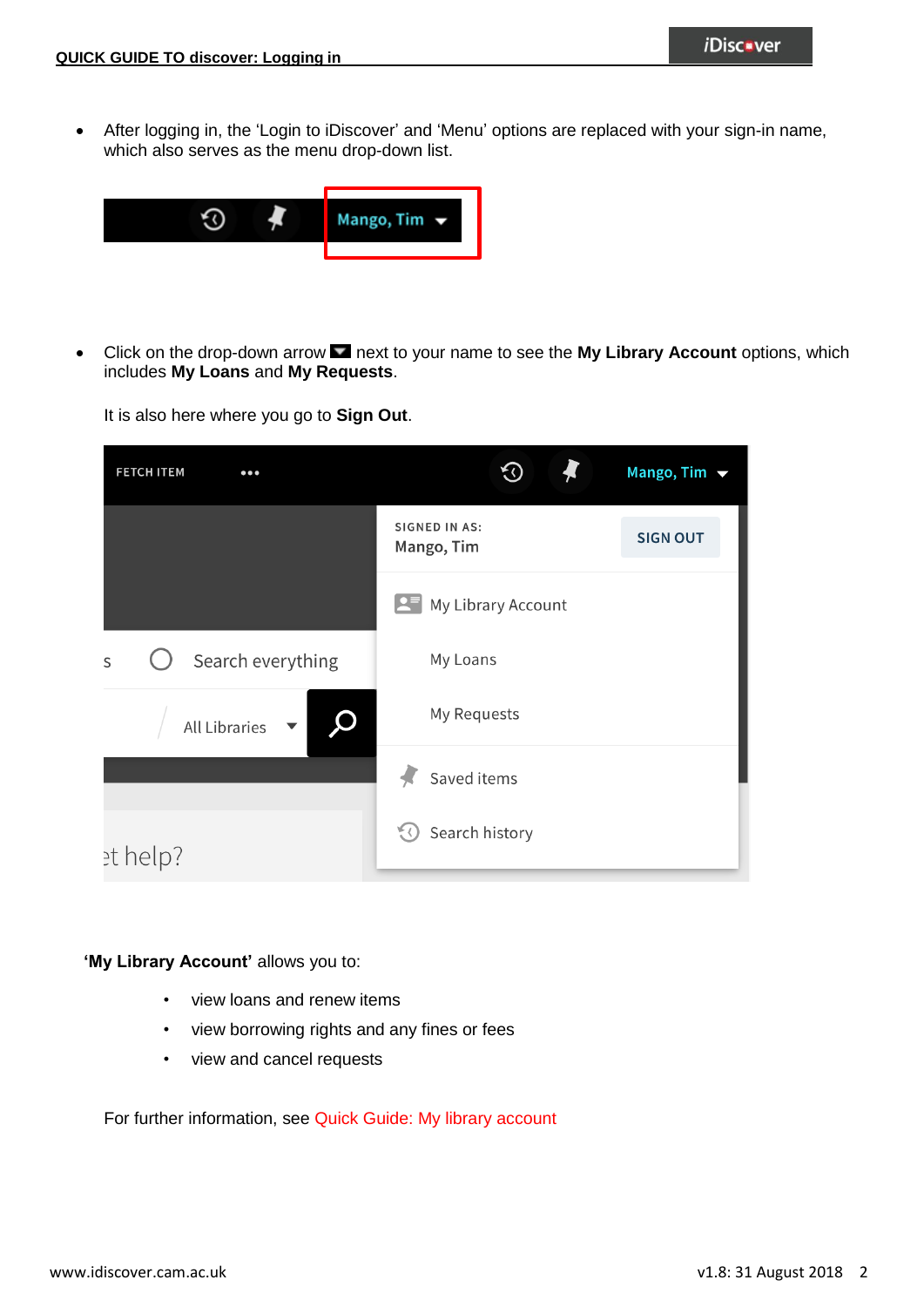- **Current Staff and students – use Raven logins** 
	- If your Raven login does not let you log in to iDiscover, please contact [idiscover](mailto:idiscover-feedback@lib.cam.ac.uk?subject=Raven%20login%20won)[feedback@lib.cam.ac.uk](mailto:idiscover-feedback@lib.cam.ac.uk?subject=Raven%20login%20won)
	- If your Raven login does not give, you access to e-resources, please email [lib](mailto:lib-raven@lists.cam.ac.uk)[raven@lists.cam.ac.uk.](mailto:lib-raven@lists.cam.ac.uk) See<https://moore.libraries.cam.ac.uk/raven-faqs>
	- You can test your Raven login for access to electronic resources at <https://help.uis.cam.ac.uk/user-accounts-security/accounts-passwords/raven/raven-test>
	- If you want to change your Raven password, this is done via local Computer Officers or from the UIS Helpdesk - see [https://help.uis.cam.ac.uk/user-accounts-security/accounts](https://help.uis.cam.ac.uk/user-accounts-security/accounts-passwords/raven/raven-faqs/n6)[passwords/raven/raven-faqs/n6](https://help.uis.cam.ac.uk/user-accounts-security/accounts-passwords/raven/raven-faqs/n6)

#### **Non-University users (and alumni)**

- **All non-university users in the University Library:** Use the logins and passwords that have been issued for use with the PCs, printing and photocopying services in the main UL to log in to iDiscover.
- **Other non-University users (outside of the main University Library):** Use the local barcode that your library has given you, but prefix it with a V (if it does not begin with one).
- **To create/reset your password:**
	- o On the login screen, select **other users of the library**.
	- o On the next screen, select need help signing in. and then select the reset password link that will appear.

|      | Login using:                                               |
|------|------------------------------------------------------------|
|      | <b>BARCODE</b><br>(PREFIX WITH V IF FIRST LETTER IS NOT V) |
|      | results:                                                   |
|      | 46 I P<br><b>PASSWORD</b>                                  |
| ment | guides on how to use ibisco<br>Need help signing in?       |
|      | Noor hain now?<br>find an a<br>LOGIN<br>CANCEL             |

- o This will take you to the Cambridge University Libraries Kiosk.
- $\circ$  You will first need to request a reset token at the bottom of the page: